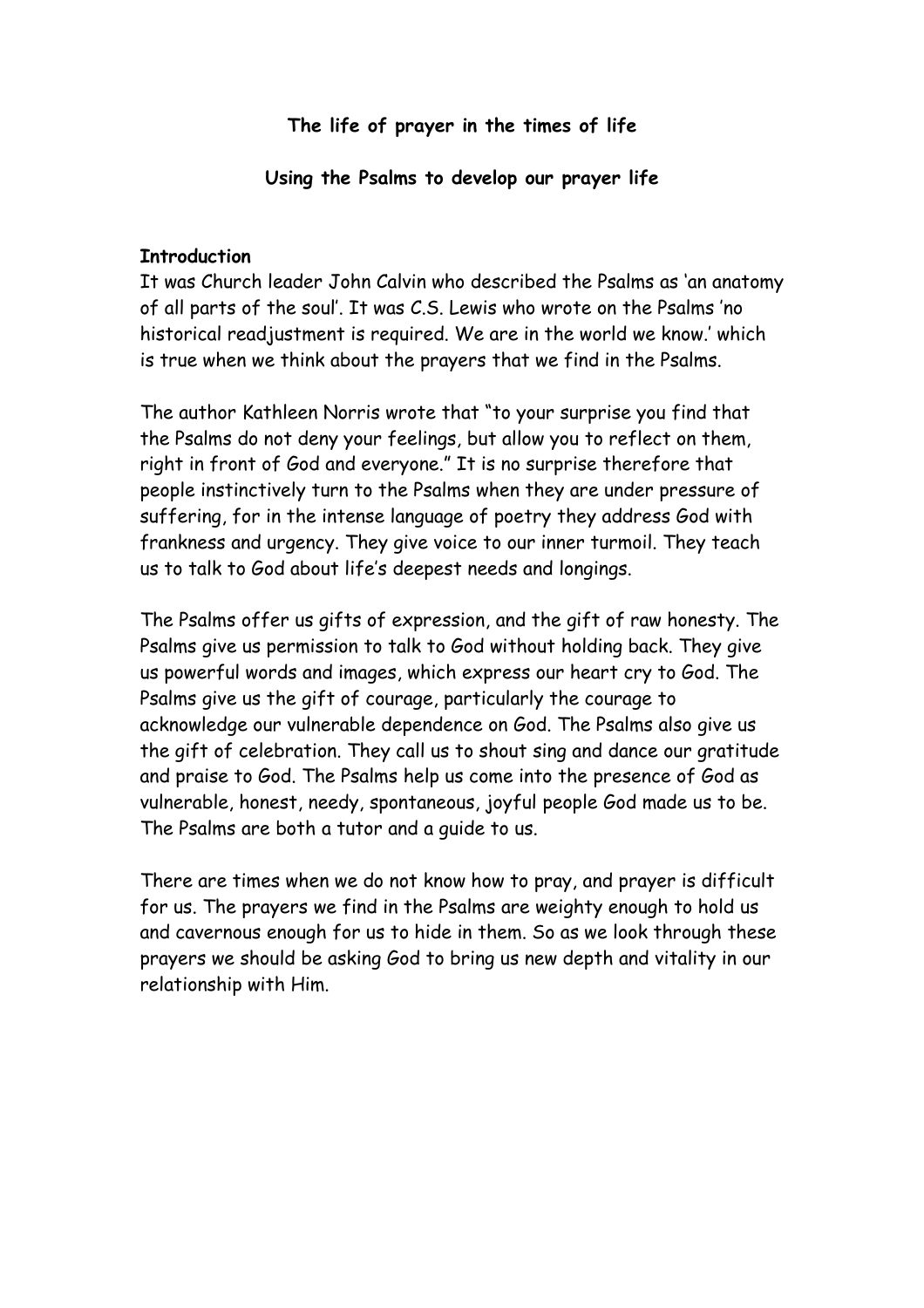### **Study 1 Prayer in a time of dependence Psalm 86**

### **Introduction**

The ideal relationship of a man to God is that of a child to a parent, sheep to a shepherd, creatures to the Creator. We are dependent on God for life, for breath, for sustenance, for help in trouble, for mercy, for love, for forgiveness. We may like to think of ourselves as independent and self-sufficient, but we are not. We need God. It is vital that we acknowledge our need because this is the beginning point of our relationship with him.

# **The big picture**

1. Take a few minutes to think about a young child and loving parent that you know currently.

- A. What kind of help does the child need from the parent?
- B. What is it like to watch a child depending on their parent?
- C Share your thoughts one with another

2. Think of a time when you needed to rely on someone for emotional or physical support. What feelings did you have about depending on that person for help?

# **The biblical picture**

Read Psalm 86

3. What is the overall sense you get about the nature of the psalmist's relationship with God?

4. What appeals to you about the Psalmist's relationship with God?

5. List the many requests the Psalmist makes of God?

6. The psalmist describes himself in the first verse as 'poor and needy'. What is he saying about himself?

7. What reactions would you have to describing yourself as poor and needy?

8. Why does the Psalmist need God's help?

9. What are some of the specific statements the Psalmist makes about God?

10. How would you summarise the Psalmist view of God?

11. How does the Psalmist show his dependence on God throughout this Psalm?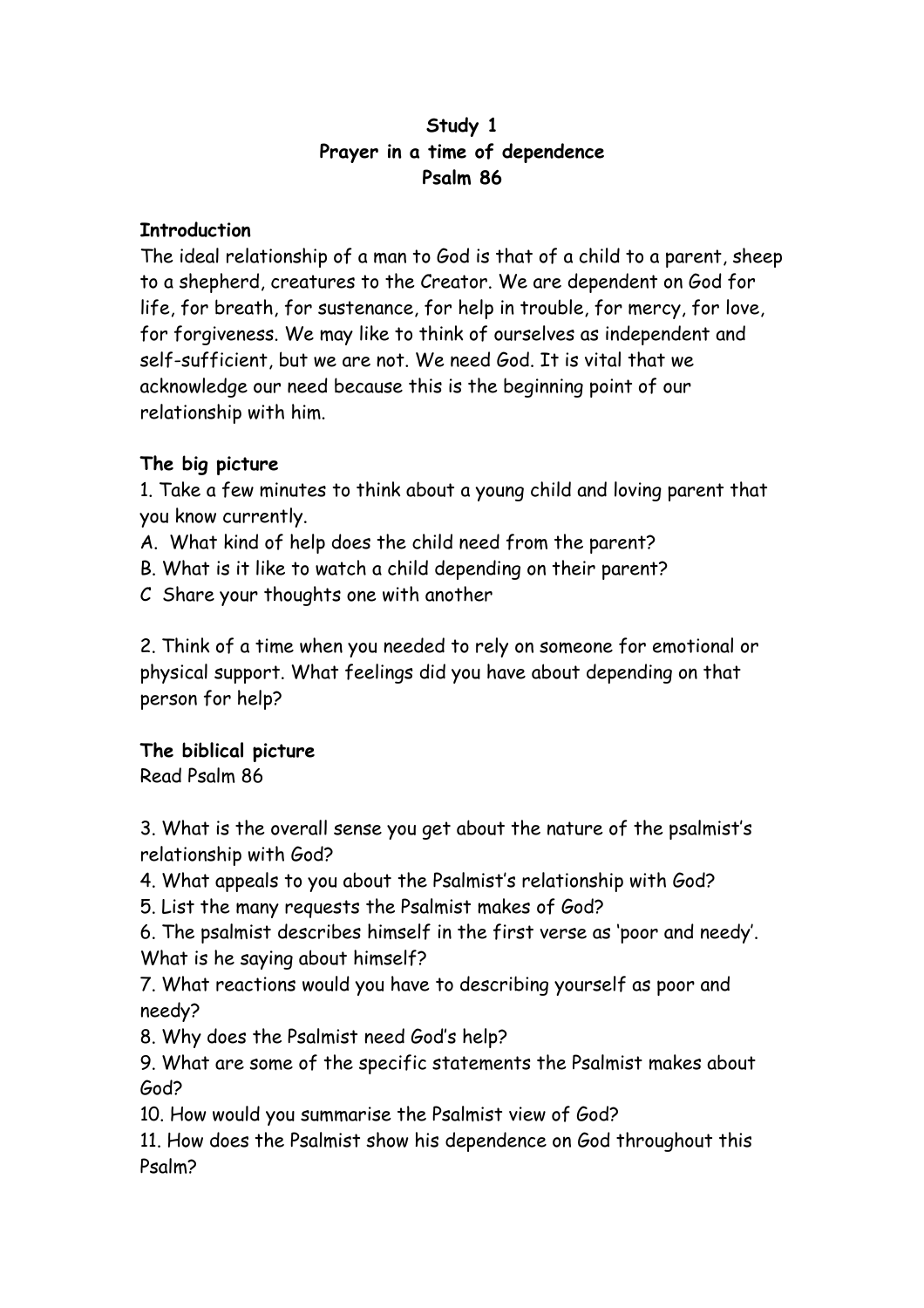#### **Being in the picture**

12. When is it difficult for you to depend on God?

13. How might the Psalmist's dependence on God encourage you to depend more fully on God?

14. In what areas of your life do you need to acknowledge your dependence on God?

15. Can you think of a time when you experienced God's help and presence? Can you turn this into a prayer, which thanks God for this memory, and expresses your need for God today?

# **Study 2 Prayer in a time of God's silence Psalm 44**

# **Introduction**

Not all of us like the German Pastor Helmut Thielicke, have lived through the atrocities of war. Thielicke wrote, 'Is not God silent about Stalingrad? Where is the voice of God? When we think of God, is it not suddenly so quiet, so terribly quiet, in the witch's kitchen of this hell, that one can hear a pin drop even though the grenades are bursting around us? There is neither voice nor answer.'

The silence of God is perhaps one of life's most frightening experiences. What do we do? How do we proceed when God is silent? Do we withdraw in fear? Do we give up hope? Theses are certainly temptations that are before us.

# **The big picture**

1. Think of a time when a friend did not respond to letters, e-mails, phone calls, text messages for a long time. What was your reaction to his or her silence?

2. Think of a time when you asked for God's help and did not sense any response or help from God? Offer two or three words that describe some of the thoughts you felt at the time.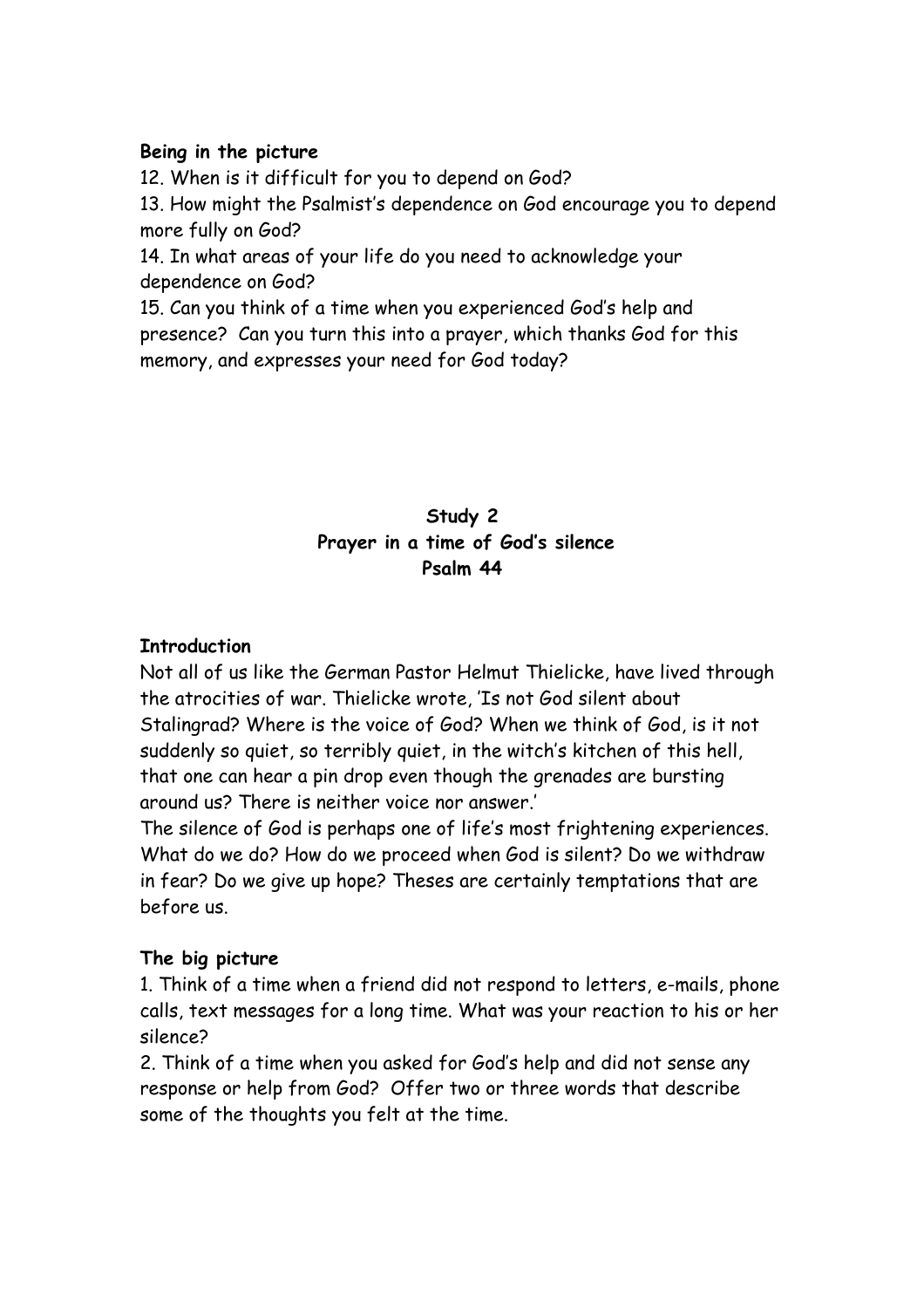### **The Biblical picture**

Read Psalm 44

3. What anguish do you hear in this Psalm?

4. How does the writer contrast God in the past [vs. 1-8] with God in the present [vs. 9-16]?

5. What strikes you as you read the writer's description of God's care?

6. What strikes you as you read the writer's description of God's silence?

 7. The psalmist argues with God that the situation he and his people find themselves in is not fair. How does he express this? [Verses 17-22]

8. What is the significance of this plea for fairness and justice?

9. The Psalmist summarises his accusations against God in verses 23 and 24. What does he accuse God of?

10.What would it be like for you to talk to God in this way?

# **Being in the picture**

11. Think of a time when it seemed like God was silent. How did your experience at that time compare with the experiences described in this Psalm?

12. Think of a time when you experienced God's unfailing love. How would you describe that experience?

13. What encouragement does this Psalm offer you for times when God seems silent?

14. What might help you hang on to your faith when God seems silent?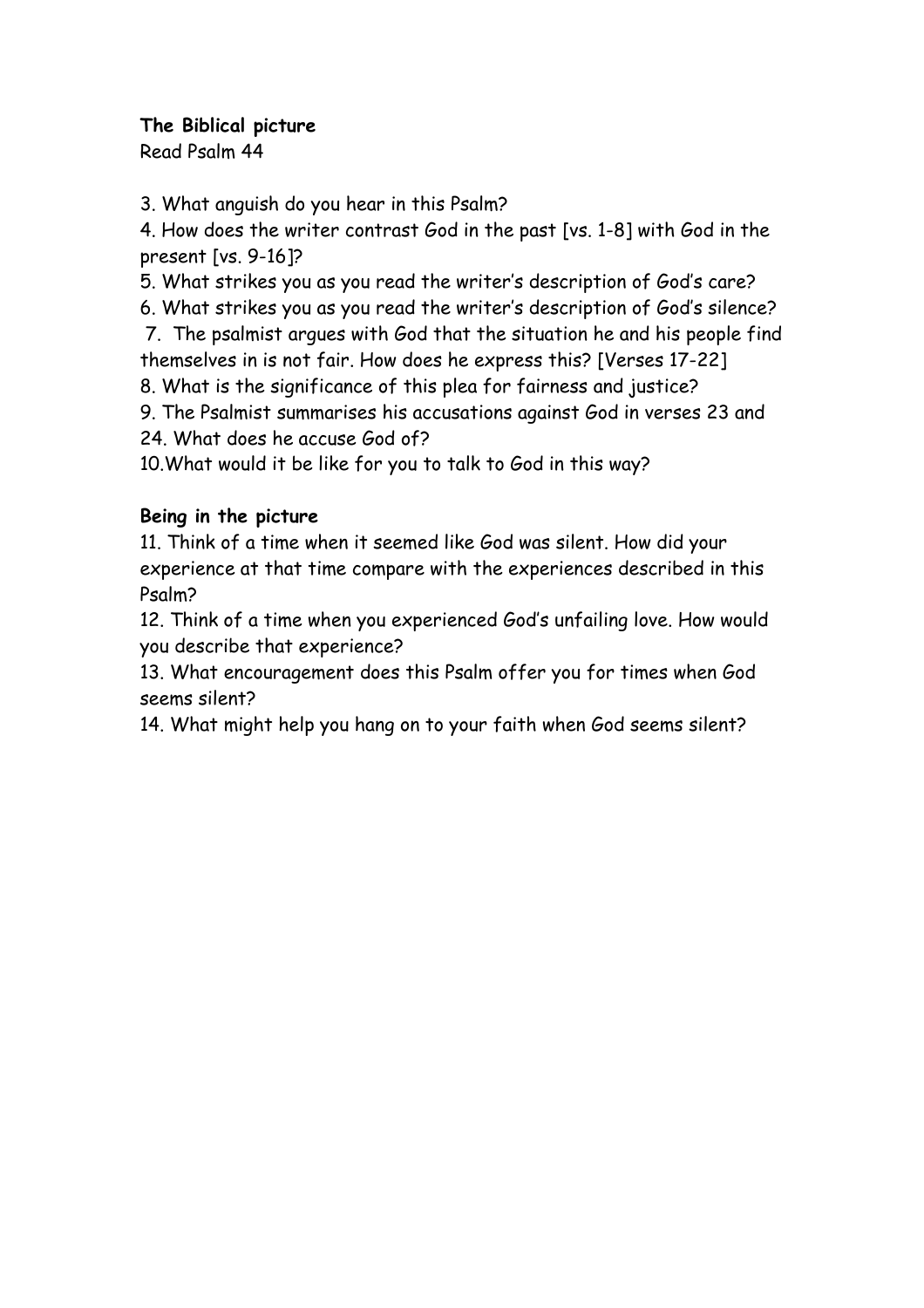## **Study 3 Prayer in a time of longing for God Psalm 63**

### **Introduction**

There are times when we can feel separated from God. During such times it can feel like a small child feels when they are separated from their parent in a busy shop, frightened, angry. We may feel this intense longing for our parent [God] to return to us.

Many things can create this separation from God. It might come as a result of a loss or a crisis in our lives, which leaves us feeling forgotten or uncared for by God. It might come during a time of personal sin or failure when we struggle with fear that God might condemn or reject us. It might come as a result of being removed from our community of faith due to illness or distance due to the illness of others we are caring for. Whatever the reason, a sense of separation from God can generate an intense longing for God.

# **The big picture**

1. Have two people from the group perform a 'living sculpture'. Have them standing in the middle of the room back to back. With arms folded. The have one of them turn and face the other's back with their arms reaching out. Finally have the two of them face each other with arms reaching out to each other.

After this has group members share what it might feel like to be each person in each sculpture. Take some time to discuss the feelings shared regarding the experience of reconnection.

2. Think of a time when you felt especially close to God. What was the experience like for you?

**The biblical picture** Read Psalm 63

3. How does David's present experience of God differ from his past experience? [vs. 1-2]

4. The Psalmist describes his experience of longing for God in verse1 with the strong physical metaphor of being thirsty in a desert with no sign of water. How is this image an appropriate description of what it feels like to be separated from God?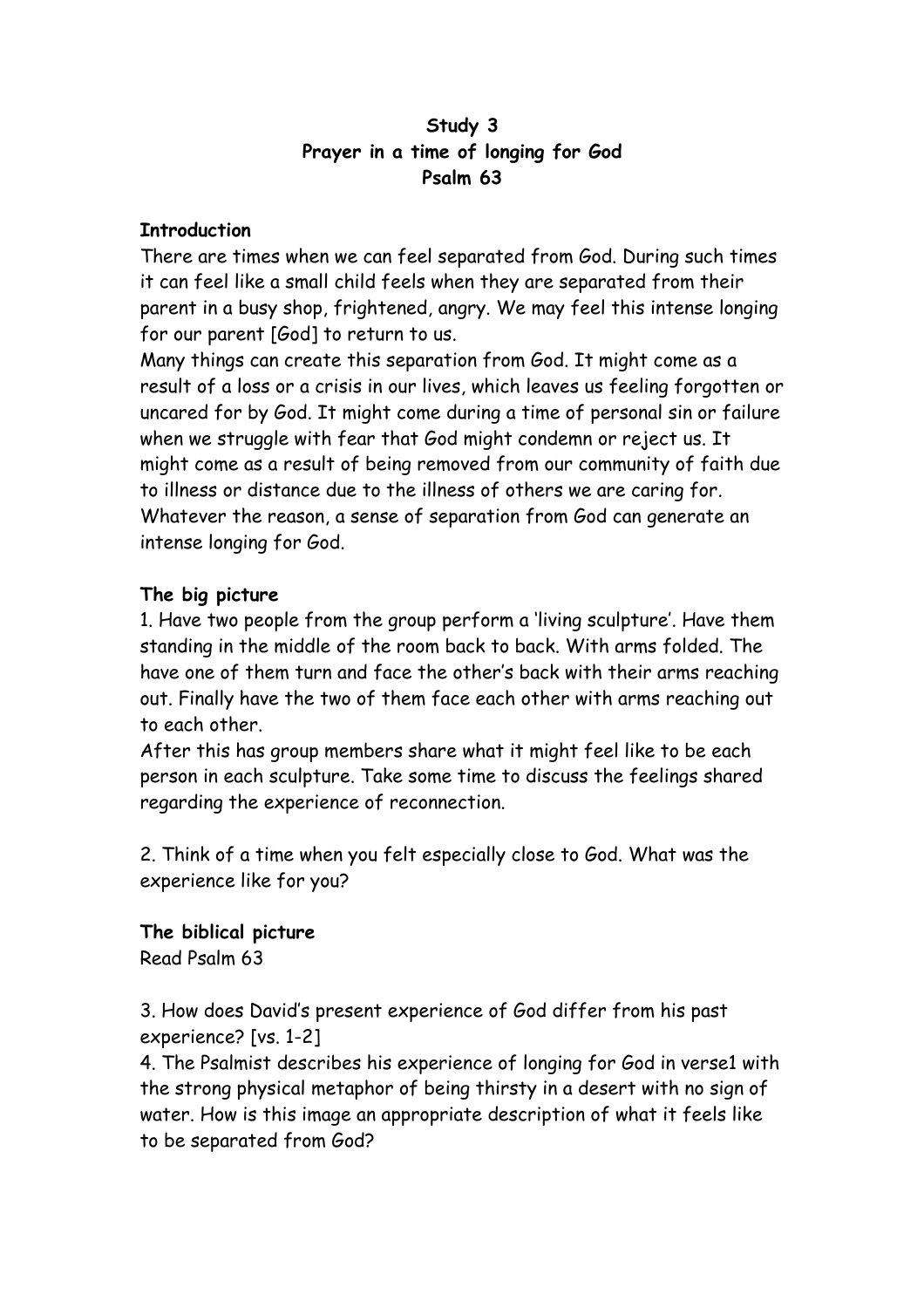5. In verses 2 and 3 the Psalmist describes how in the past, he experienced God's presence. What did he experience of God?

6. Verse 1 describes a soul that is thirsty, with no chance of finding water. Verse 5 describes a soul that is satisfied with the richest food. These pictures contrast the experience of being separated from God and experiencing being close to God. What words or images would you to describe times when you have felt separated from God?

7. What words or images would you use to describe times when you felt close to God?

#### **Being in the picture**

8. Because of his longing for connection with God, the Psalmist says he will seek, remember, and cling to God. The first action he seriously takes is to seek God v1. What does it mean to you to seek God?

9. The second action he takes is remembering. Where, when, how and in what ways does the Psalmist says he remembers God [verses 6-7]?

10. What value is there in remembering past experiences of God when we feel separated from him?

11.The third action he takes is clinging. In verse 8 he describes how he clings to God and how God holds him. What is your response to the image of clinging to God?

12. In the final phrases the Psalmist responds in joy to the hope of once again experiencing God's presence. How has a sense of God's presence led to joy in your experience?

13. As you think about the actions of seeking, remembering and clinging to God, which of these most closely describes what would be most helpful to you at this time? Explain.

14. Based on this study what actions do you think you should take when you next feel separated from God?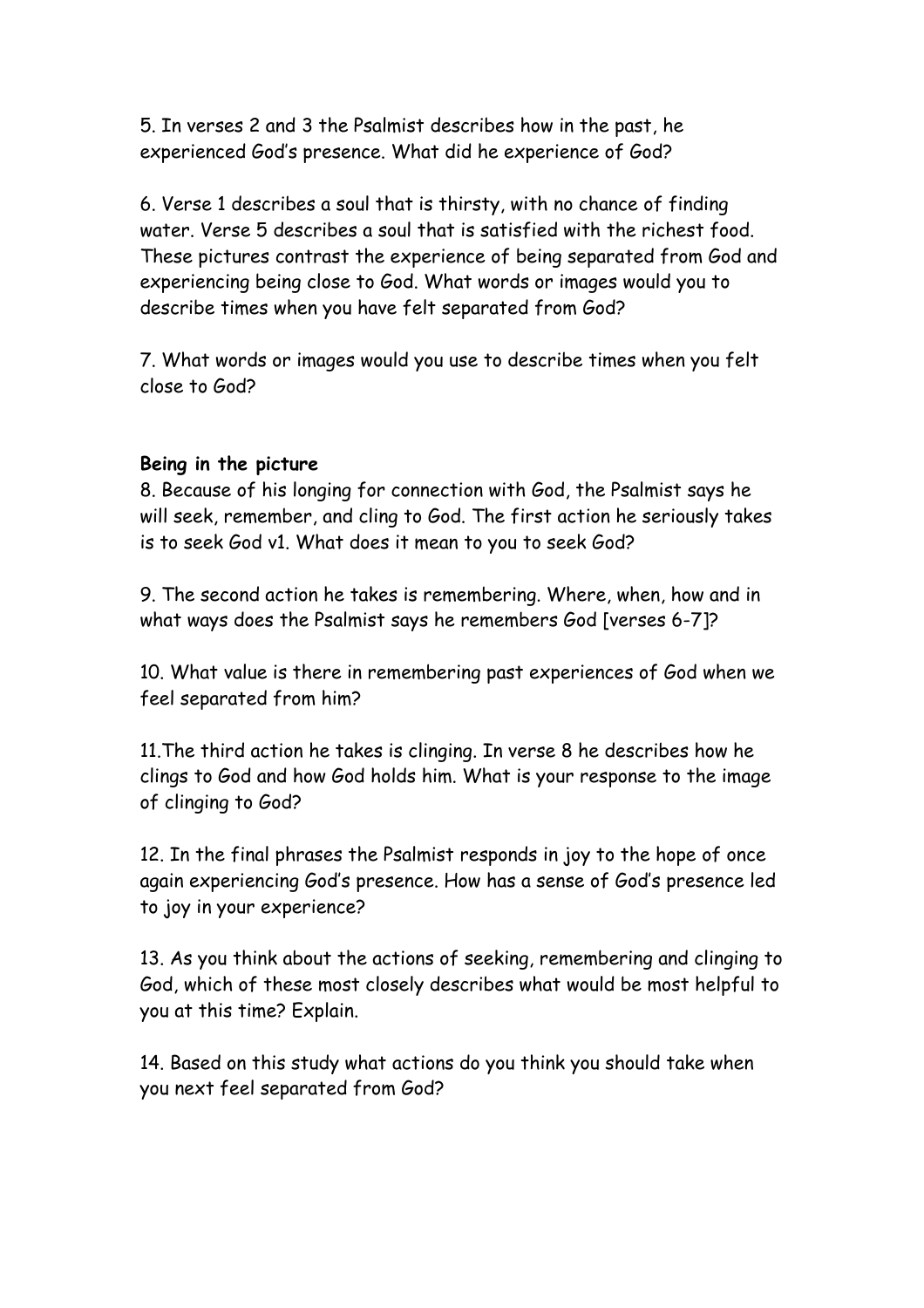### **Study 4 Prayer in a time of Trust Psalm 62**

### **Introduction.**

As humans we arrive in the world as vulnerable creatures. We arrive completely dependent on our parents for our survival. For people to develop a healthy capacity of trust, they need to experience an emotional attachment to a nurturing parent. If children are not greeted with nurturing, empathic responses to physical emotional and social needs, or if the relationship is disrupted, then the attachment will be threatened, and the capacity to trust will be damaged. Later in life it may well prove to be begin to develop a trust in God.

The good news is that God can heal our wounds. One such wound has been called ' the orphan heart.' The orphan heart is a condition caused by the loss of love which has affected the very core of a person's being. This primal wound affects just about everything in a person's life, form their thoughts and feelings, to their words and actions. God is able to heal such a distressed and disintegrated central wound.

# **The big picture**

1. We all have insecurities in our relationship with God, but we rarely talk about these feelings. Take three or four minutes to quietly reflect on your fears and insecurities in relationship to God's trustworthiness. Share what you have thought as you feel comfortable.

2. What makes a person trustworthy?

**The biblical picture** Read Psalm 62

3. How does the Psalmist contrast God and humanity?

4. The Psalmist talks about resting in God. What picture comes to your mind with these words?

5. How is resting in God a picture of trust?

6. In verse 8 the psalmist draws a parallel between trusting in God and pouring out one's heart to God. How are these related?

7. Verse 10 warns against trusting in material wealth. How would you paraphrase what was being said here?

8. Why is this such a strong temptation?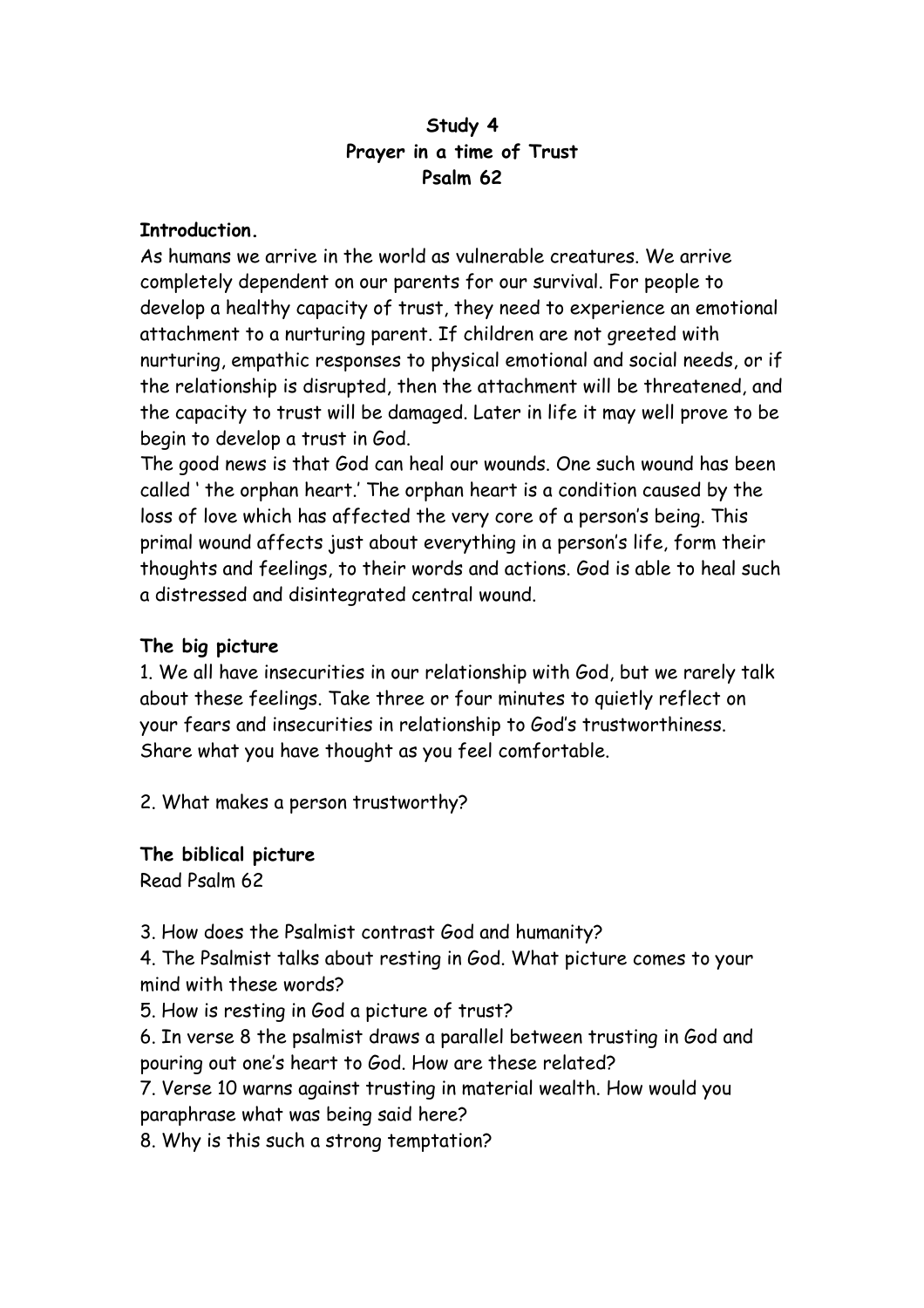9. Where else might you be tempted to place your trust, other than in God?

### **Being in the picture**

10. The last two verses depict God as strong and loving. What images of a strong and loving God are presented in this Psalm?

11. What images might you use?

12. How does seeing God as strong help you to trust him?

13. How does seeing God as loving help you to trust him?

14. Something practical. Write a short Psalm expressing your current feelings about trusting God. Include any fears, hesitations, longings, hope or gratitude you may have.

# **Study 5 Prayer in the time of distress Psalm 57**

### **Introduction**

C.S. Lewis famously wrote in his book A Grief Observed, that 'when life is so good, we may be tempted to forget our need of God'. But there are times in our life when we are acutely aware of our need of God. In times of distress, when we threatened with loss or harm or even with death. we remember our need of God and we turn to him with great urgency.

There are some people who feel that they cannot bring their troubles to God, they argue 'How can I turn to God in distress when I have never turned to him before.' Or 'I haven't been talking to God for a long time, how can I turn to him now'. Or 'I can't bother God with this, there are many people hurting more than I am '. However God invites us to talk to him when we are in distress. Repeatedly in Scripture we hear God say to us 'Call on me in the day of trouble and I will answer you.'

# **The big picture**

1. Which of the pictures of God described above in the introduction do you relate to and why or why not?

2. In times of distress do you generally seek out other people or do you withdraw? Explain what you do, and discuss why you might choose these particular behaviours.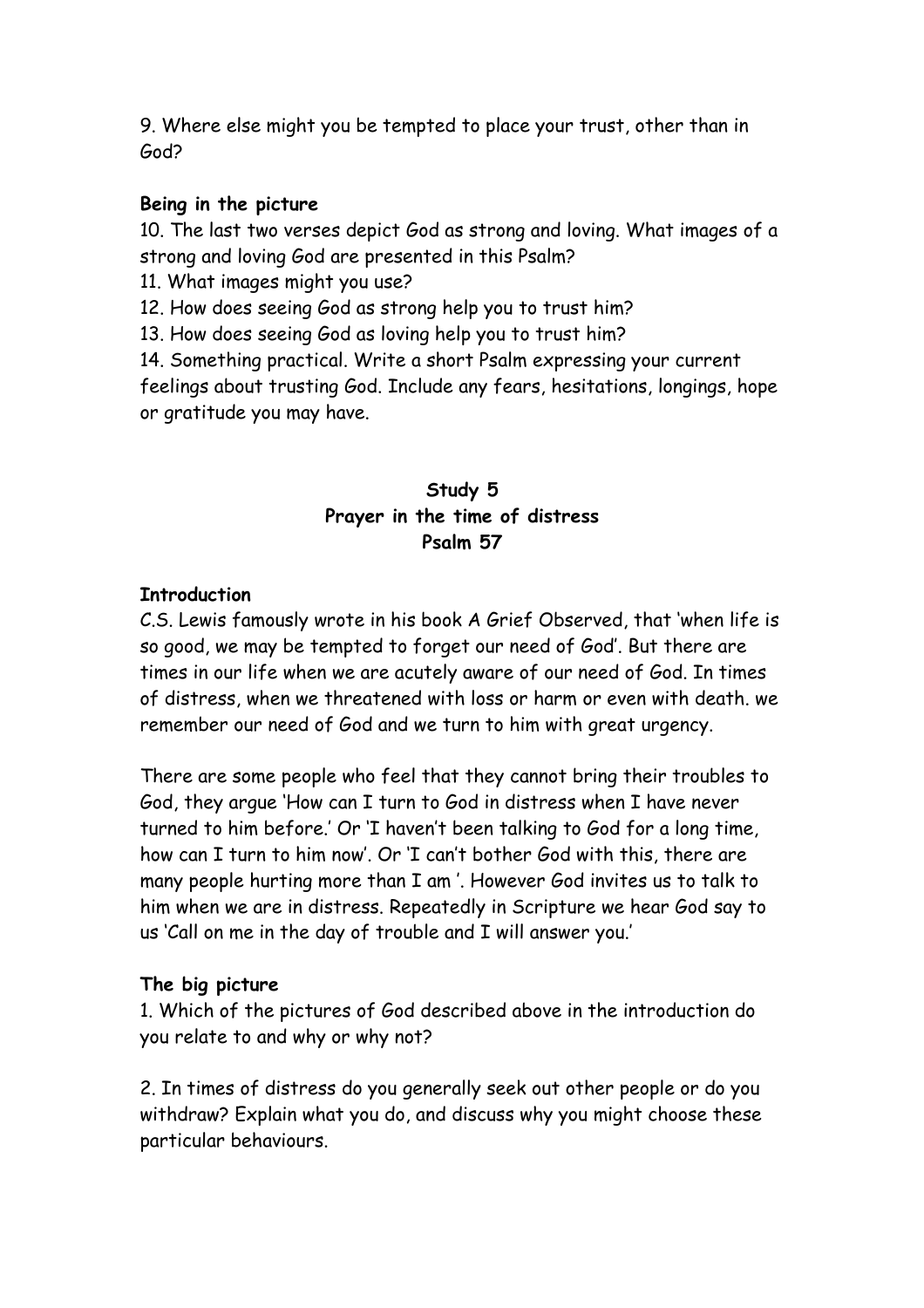### **The biblical picture**

Read Psalm 57.

3. Describe the picture of God's comfort David paints in verse 1.

4. What images come to your mind when you think of the experience of being comforted?

5. In his time of distress David cried out to God verse 2. What does it mean to cry out to God?

6. What metaphors does David use in verse 4 to describe the danger he finds himself in?

7. What feelings do these images evoke?

8. How does God intervene for David in his time of distress verses 2-3, 6?

9. David responds to God's care in verse 7 by saying that his heart is steadfast. What is the significance of this response?

10. David also responds with praise to God. Paraphrase the words of praise David offers to God [verses 5, 9-11]

11 1 Samuel 24 tells the story behind this Psalm. Read Ch 24; 1-7 and 16- 20. How did God take care of David in this time of great distress?

# **Being in the picture**

12 Hopefully our times of distress will not be as dramatic as David's. However any time of distress is a time when our awareness of our need of God may be heightened. Can you think of a time when you were in distress. Were you able to cry out to God for help at that time? Why or why not?

13.What was your experience of God like during that time?

14. How might this Psalm encourage you in times of distress?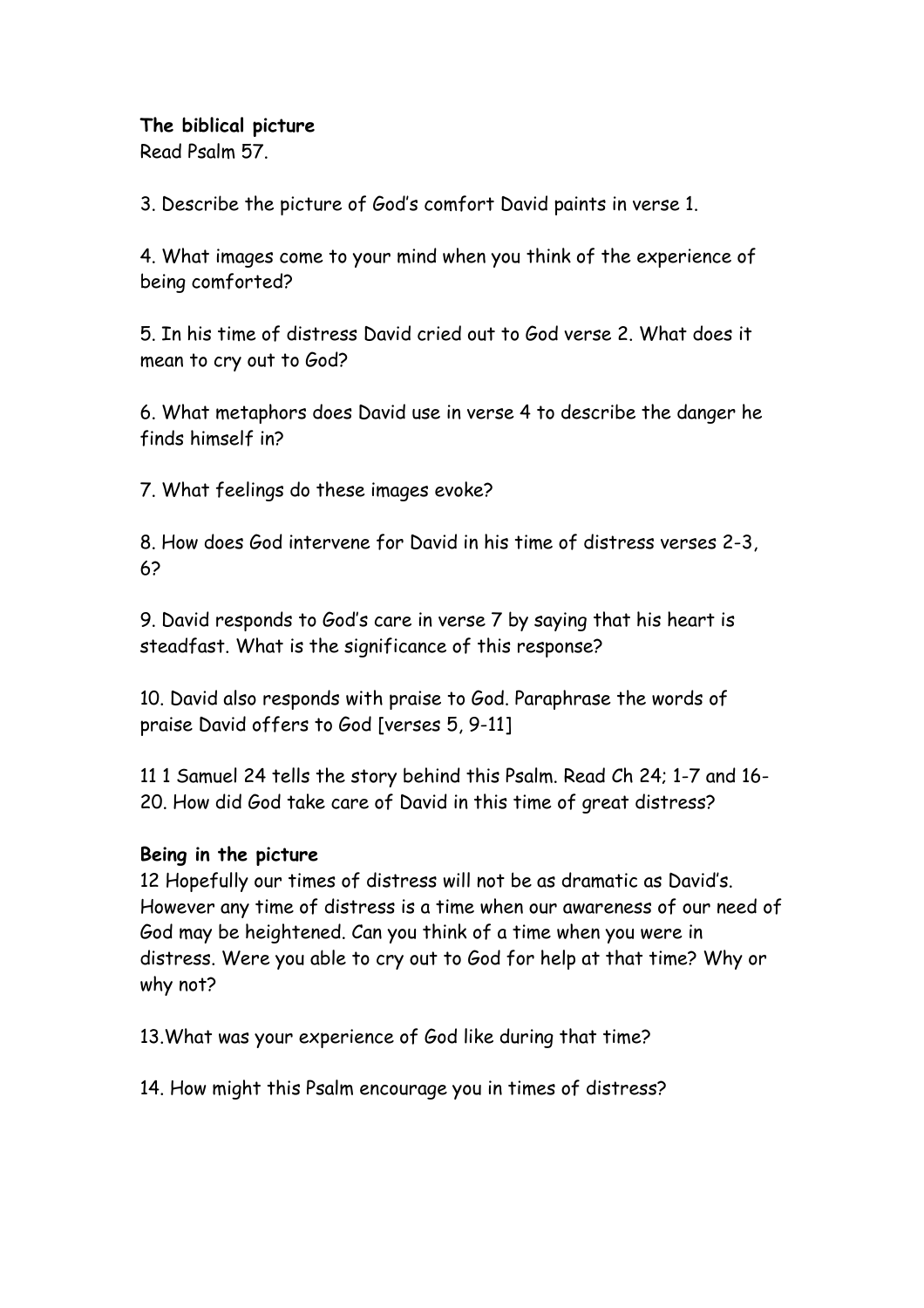### **Study 6 Prayer in the time of gratitude Psalm 65**

### **Introduction**

The truth is that when we are unable to receive his gift of thanks or appreciation from others, we cheat them and we cheat ourselves. When we are able to say thank you for gifts given, we are able to take the gift in, and enjoy it, and engage in a personal, intimate way with the giver of the gift. In the same way, when we express our gratitude to God for his gifts to us, we enter into a full cycle of joyful relating with him.

# **The big picture**

1. Put the names of the people in the group into a hat. Each group member draw a name out [make sure no one draw their own name]. Take a few minutes to write a note of specific gratitude for the person whose name you drew. Read your notes [either one on one, or in the whole group.]

2. What is it like for you to receive a gift or a compliment? What is it like for you to offer a gift or a compliment to someone else?

**The biblical picture** Read Psalm 65

3. List four categories of gifts this Psalm expresses gratitude for?

4. God's great power is acknowledged in this Psalm. How is God's power a gift to us?

5. In verse 5 God is called 'Our Saviour, the hope of all the ends of the earth and to the farthest seas'. In what ways is God the hope of all the earth and the seas?

6. In what ways is God the source of your hope?

7. The Psalmist mentions several of God's awesome deeds on verses 6-7. What other awesome deeds might you add to this list?

8.Verse 8 offers a picture of the fears and joys common to all people of the earth. How do God's wonders cause us to experience fear?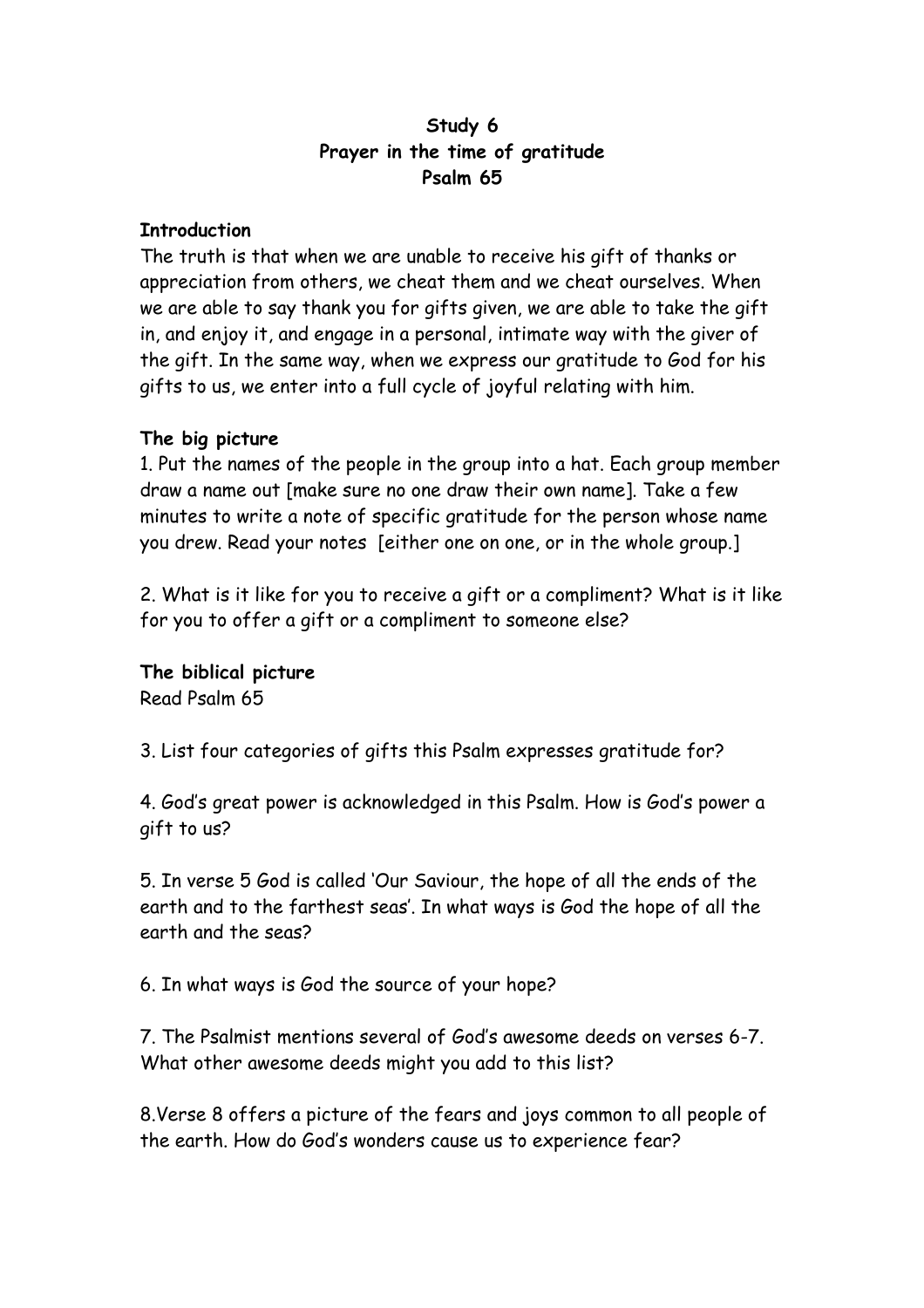9.How do God's wonders call forth songs of joy?

10. Verses 10-13 describe the specific ways in which God tenderly loves and cares for the earth. What thoughts and feelings does this description evoke?

11.What implications does God's care for the earth have for the ways in which we treat the earth?

Being in the picture 12.What personal value does expressing gratitude to God have for you?

13.What are you grateful for today?

# **Study 7 Prayer in the time of grief Psalm 102**

# **Introduction**

C.S. Lewis wrote in A Grief Observed.' Grief feels like fear. Perhaps, more strictly like suspense. Or like waiting, just hanging around waiting for something to happen. Her [his wife] absence is like the sky, spread over everything.' Grief is an experience of deep sorrow over a significant loss. Whether that loss is the loss of loved one, a job, health, the physical, emotional and spiritual suffering is intense. Grieving is an important spiritual and emotional process that allows us to feel the impact of the loss on our lives so that we can slowly take in the reality of our loss and make painful, necessary adaptations. As part of the process, we need to find people to express our feelings to. And we need to express our feelings over our loss to God.

# **The big picture**

1. List on a piece of paper all the losses big and small you have gone through in the past few years. Share as much as you want with the group

2. How would you describe the experience of grief as you have experienced it physically, emotionally and spiritually?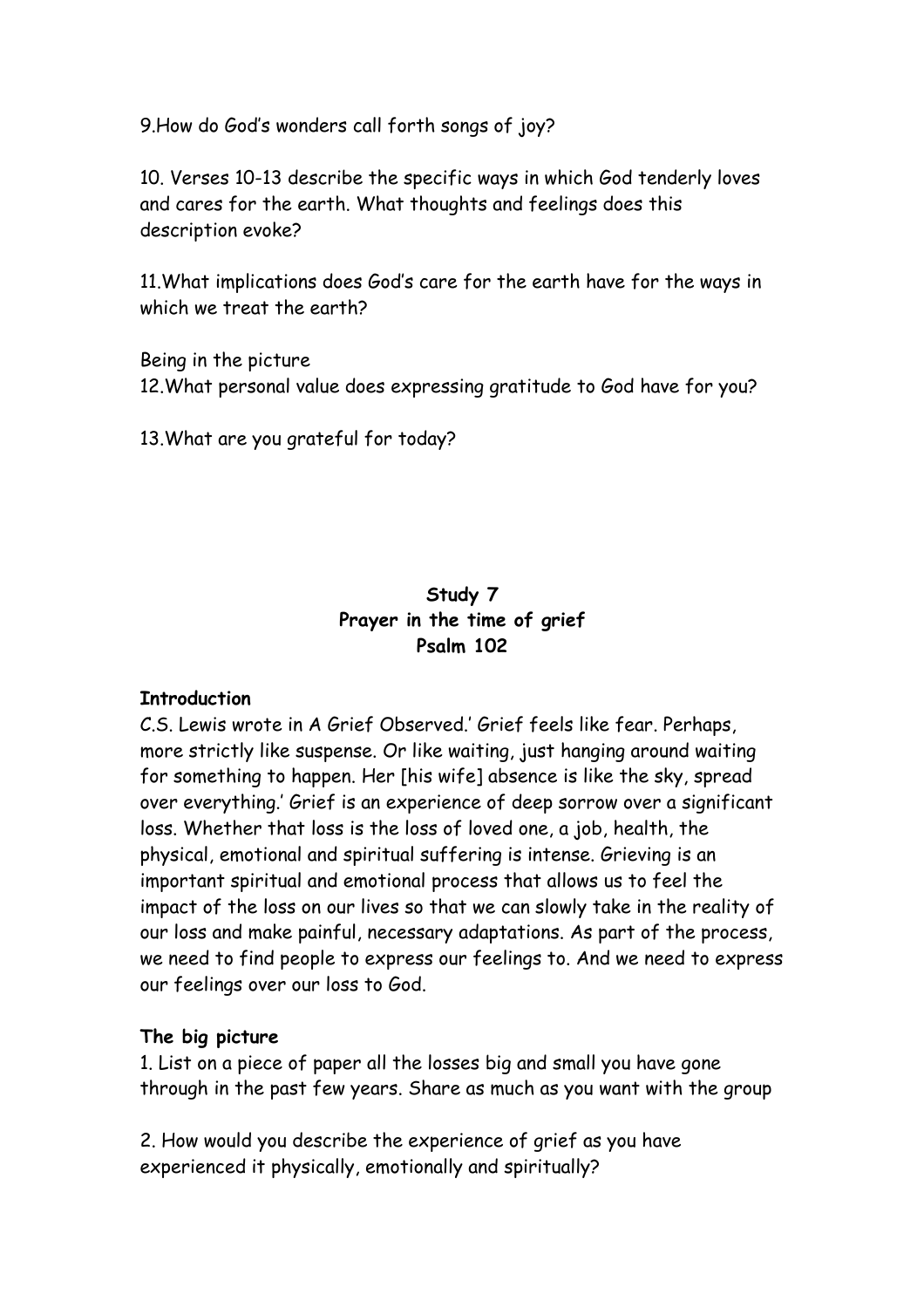# **The biblical picture**

Read Psalm 102

3.What emotional response do you have toward the Psalmist as you read this psalm?

4. How does this psalm contrast the fleeting nature of human life and God's eternal existence?

5. What is the psalmist saying with this contrast?

6. In verses 1-2 the psalmist pleads for God to hear him. Why is this need so urgent in times of grief and distress [vs. 1-2]?

7. How does the psalmist describe his current physical and emotional state [vs. 2-11]?

8. What is it about grief that creates this kind of experience?

9. How do the writer's descriptions of suffering compare with your experience of grief?

10. Focus on one of the powerful images the writer uses in verses 3-11 to express his suffering. What meaning does the image convey?

11.The psalmist seems to be blaming God and pleading with God at the same time. What does he blame God for [vs. 8,10,23]?

12. What does the plead for [vs., 1-2, 24]?

13.The write seems to have mixed feelings about God. What positive perspective does he express about God [vs., 12-22, 25-28]?

# **Being in the picture**

14. Mixed feelings about God are common in times of suffering and grief. What is it about times of grief, which might cause these mixed feelings?

15. How could this psalm help you in your time of grief?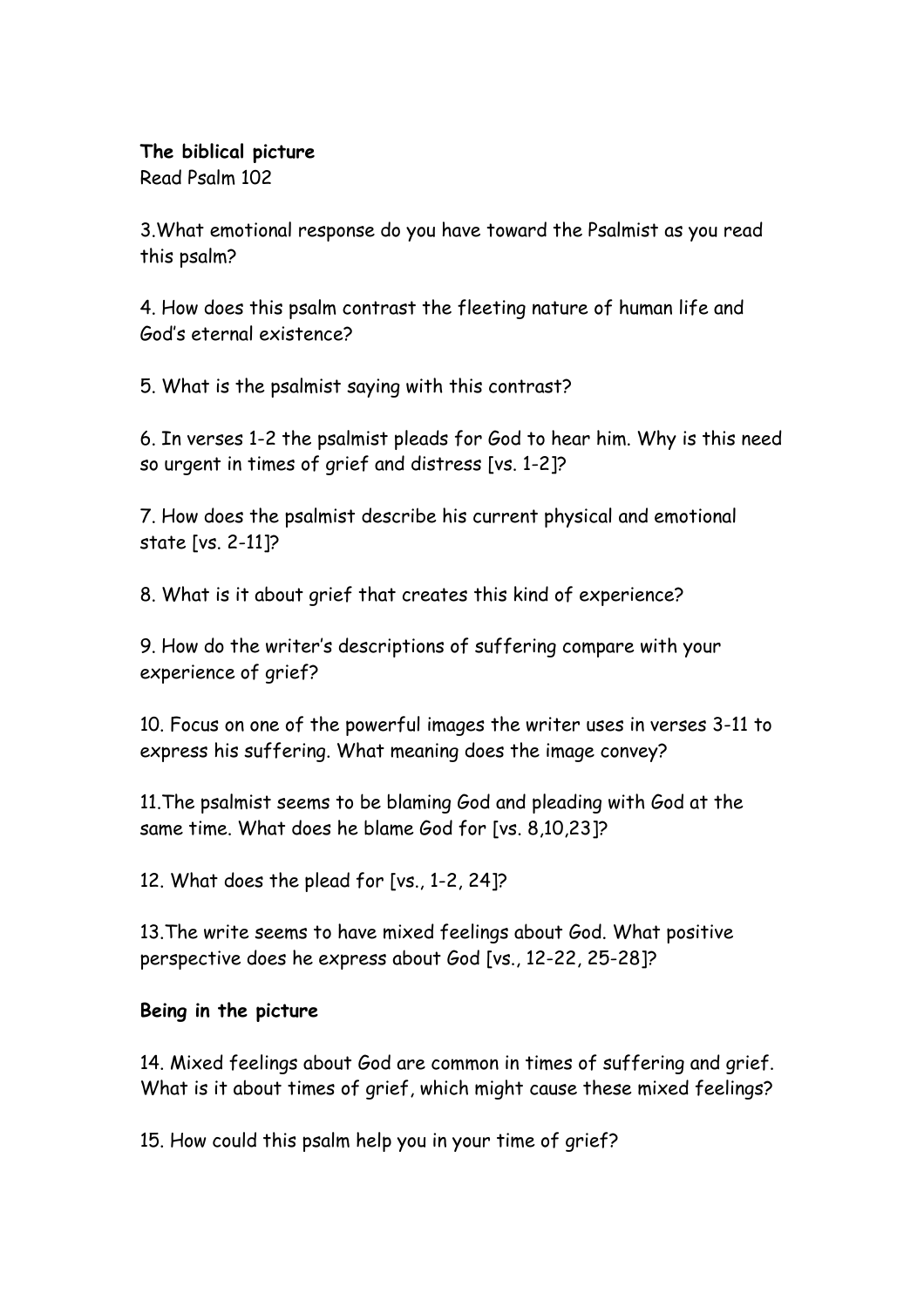### **Study 8 Prayer in a time of hope Psalm 130**

### **Introduction**

It was John Bunyan the  $17<sup>th</sup>$  century Christian who wrote Pilgrims Progress who also wrote 'hope is never ill when faith is well. The Biblical scholar Walter Bruggerman reminds us that 'hope is then central subject of the Bible'. Hope is necessary it gives us the strength to go on through the tough times in life. Much of popular literature is not filled with hope, George Orwell's 1984 Aldous Huxley's Brave New World, Anthony Burgess Clockwork Orange Neville Shute's On the Beach, they are all books filled more with doom rather than hope. Yet the Bible is full of the good news of hope. Hope gives life joy and meaning in the good times, but sometimes it is hard to hold on to.

### **The big picture**

1. Think back over the week's news, if you can think of images of hope and hopelessness what stories have struck you that have created either situations of hopelessness or hope. Take time to discuss each story. If appropriate bring the paper cutting with you to the group meeting.

2. How would you personally describe the experience of hope? How would you personally describe the experience of hopelessness?

#### **The biblical picture**

Read Psalm 130.

3. The Psalm begins with a cry to the Lord form out of the depths. What pictures come to mind as you read this phrase?

4. What emotions is the writer expressing in this phrase?

5. The psalmists distress seems to be related to a struggle with guilt '[vs. 3]. How can guilt lead to hopelessness?

6. Verses 3-4 tell us that God forgives. How does the promise of forgiveness contribute to hope?

7. Verse 5 says ' I wait, my soul waits' what is the relationship between waiting and hope?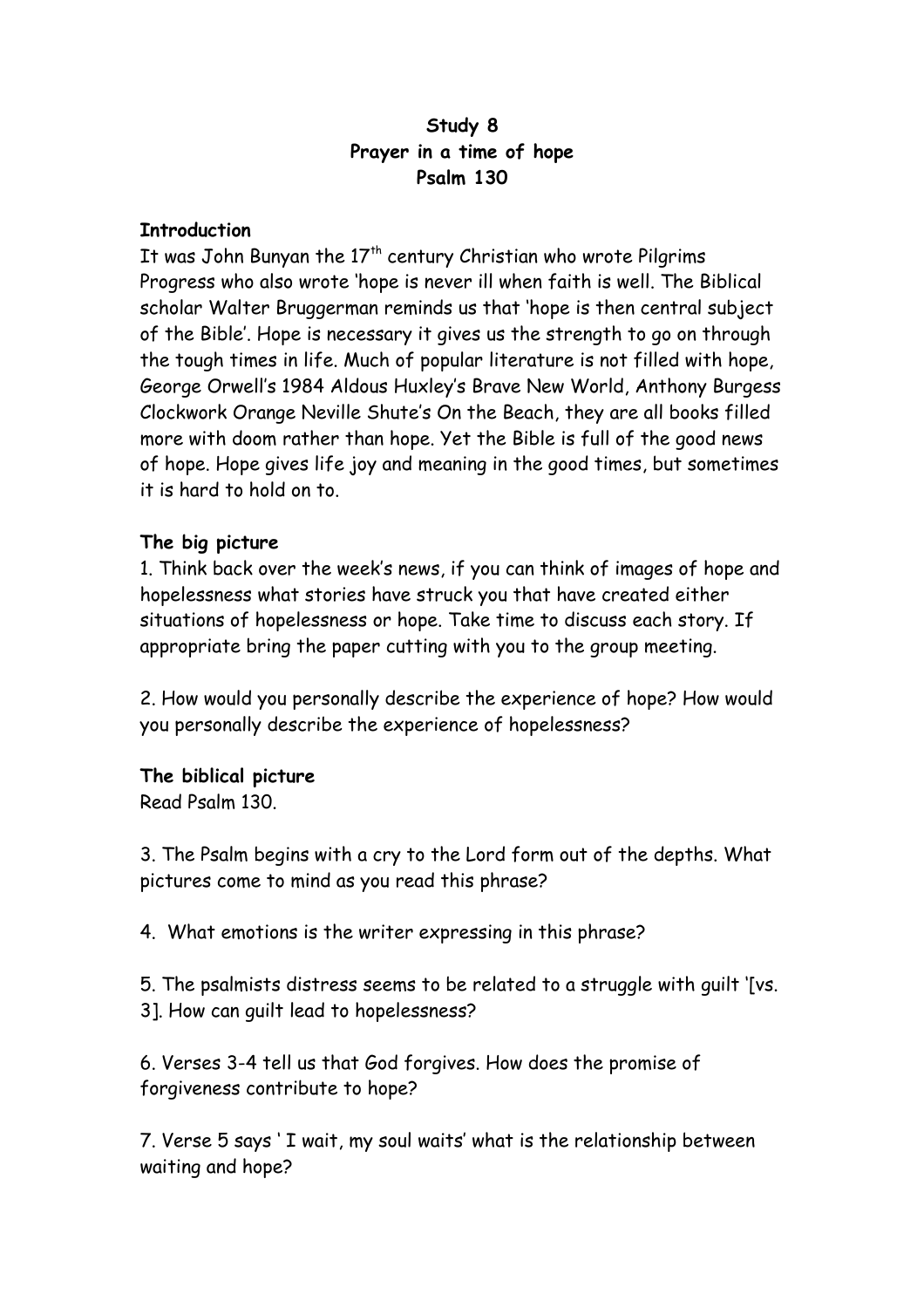8. The psalmist uses the metaphor of watchmen [vs. 6] to describe the experience of hope. What does he convey with this image?

9. The psalmist struggles between hopelessness and hope. Why is it sometimes a struggle to hope?

10.What reasons does the psalmist give for hoping in the Lord [vs. 7-8]?

Being in the picture 11. What reasons do you for hoping in the Lord?

12. What areas of life are difficult for you to be hopeful about?

13. How have you grown spiritually as you struggled to wait with hope for the Lord?

14. How might this psalm help you to hope in the Lord?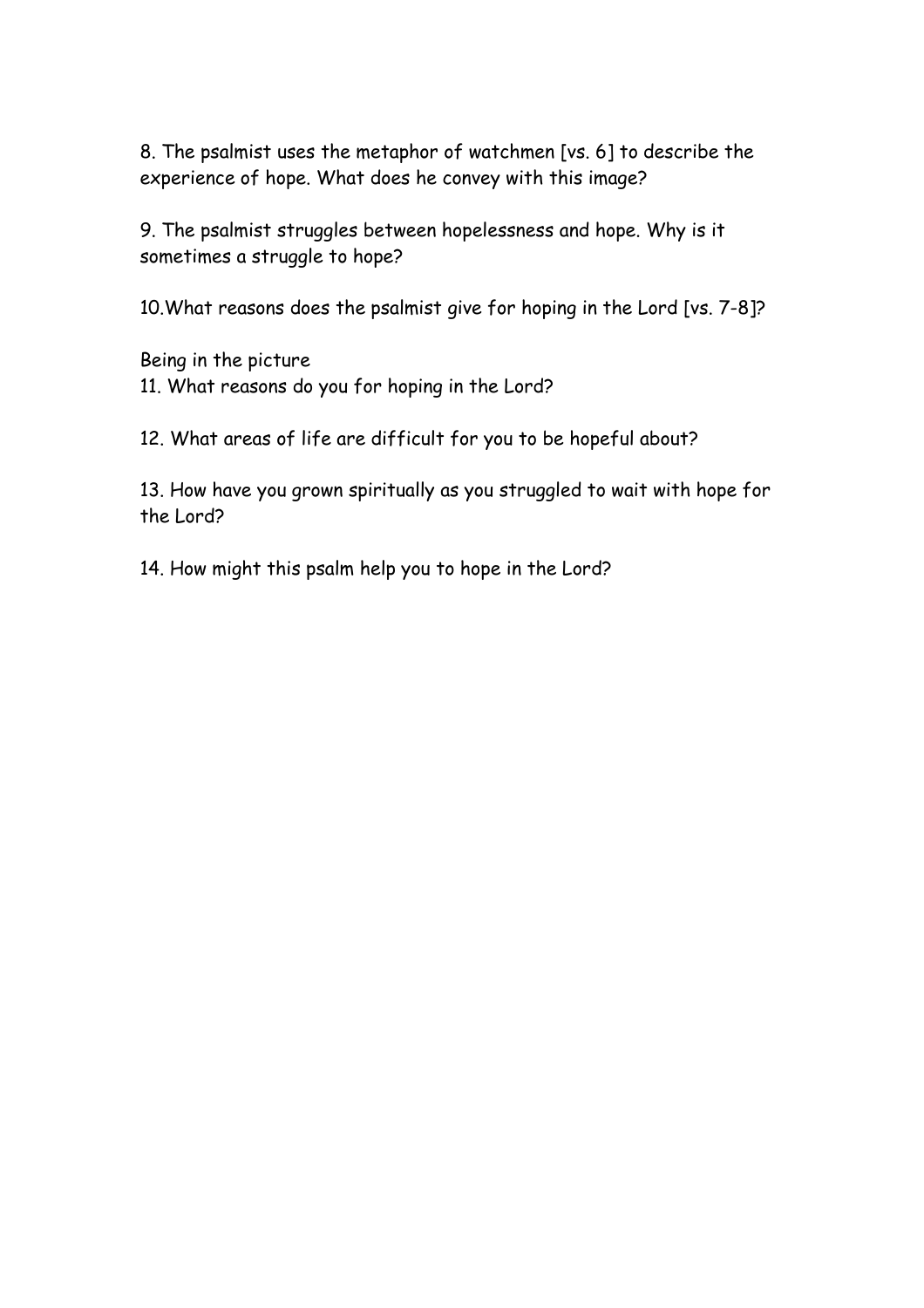### **Study 9 Prayer in a time of joy Psalm 66**

#### **Introduction**

Life is not intended to be a joyless ordeal. The theologian James Houston puts it that 'for the Christian who lives closely with God, life is like a festival.' To have a God honouring life we need to combine a healthy attitude towards self-discipline and a healthy appreciation of acceptable pleasures and delights. We need always to be asking if we have got the balance right between pleasures and prohibitions. As much as it might surprise us it is actually God's desire for us to experience joy. Joy is an act of relating to God with vulnerable unselfconscious gratitude for the good gifts he gives. Joy comes when we experience and acknowledge God's love and care for us, when we allow ourselves to express our gratitude for his love with emotional and physical energy. Joy is the celebration of God's love.

### **The big picture**

1 Plan ahead to have a time of celebration. Bring food and drink and also bring some words of gratitude for what you have experienced from studying the prayers in the Psalms

2.Think of a time when you experienced joy. What evoked this feeling in you? How would you describe the experience of joy?

# **The biblical picture**

Read psalm 66

3. The write calls us to action vs. 1.2.3.5.8.16. What does he call us to do?

4. How are each of these behaviours related to the experience or the expression of joy?

5. What does this section in the middle of the Psalm [vs8-12] tell us about the cause for this particular expression of joy?

6. How might this kind of experience lead to joy?